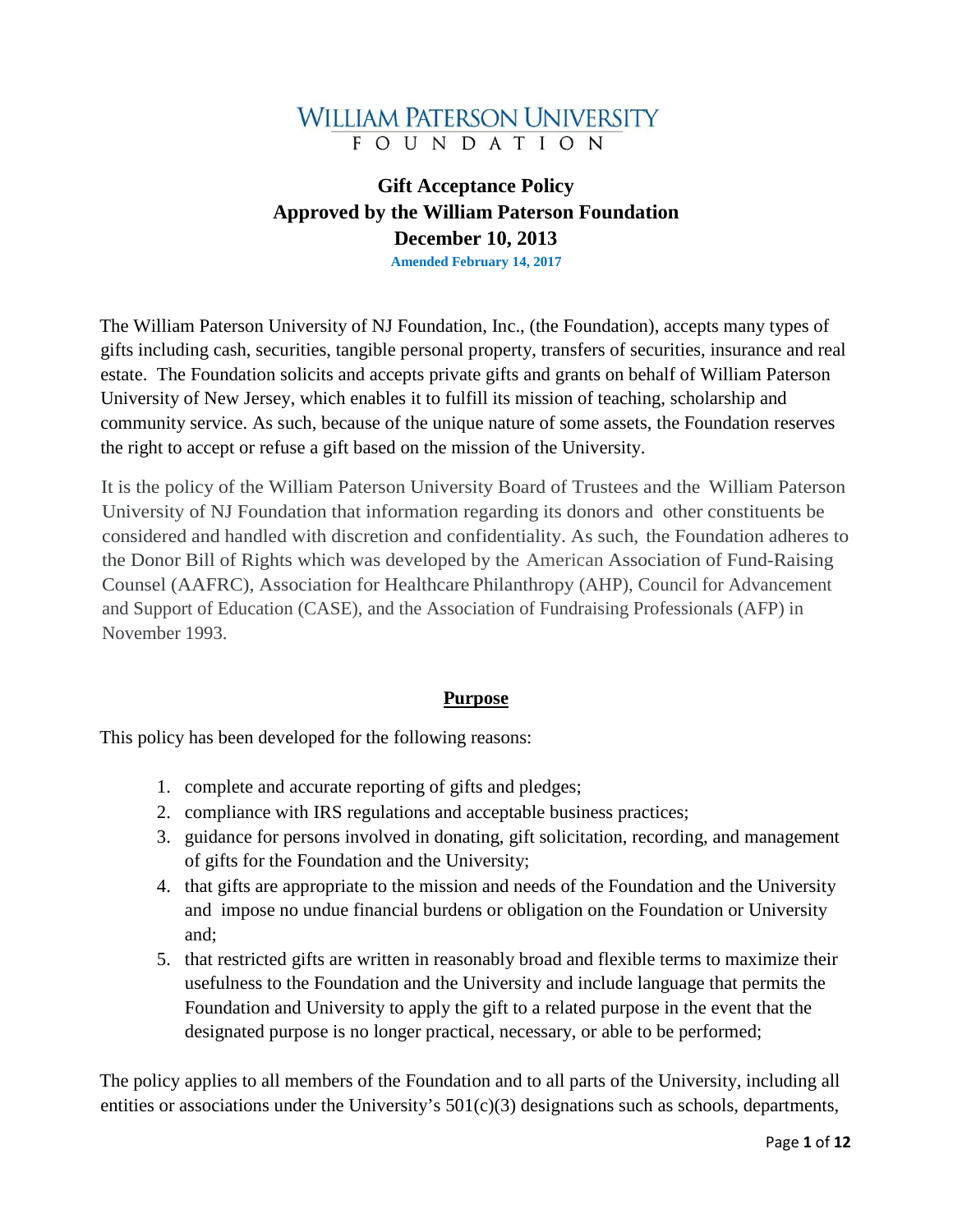interdisciplinary programs, centers, institutes, auxiliaries and libraries. This policy is not applicable to faculty seeking research state and federal contracts and grants but it is applicable to faculty seeking research grants and contracts from private corporations and foundations.

# **General Principles**

- 1. All gifts must be approved by the Vice President for Institutional Advancement in accordance with this policy.
- 2. University members not employed in the Foundation or the University's Institutional Advancement , i.e., Faculty members and staff, auxiliaries, departments etc., must consult with the Vice President for Institutional Advancement and must have approval from that office prior to accepting a gift even if no restrictions apply;
- 3. All gifts received by University members outside of the Foundation or the University's Institutional Advancement department must supply written documentation of the Gift received.
- 4. All gifts must be memorialized in the form of an acceptable written document.
- 5. All gifts and records thereof are confidential.
- 6. This policy will be read consistent with the University Naming Policy.
- 7. All gifts from employees of William Paterson University must follow the New Jersey State Ethics Guideline, [http://www.wpunj.edu/dotAsset/288675.pdf.](http://www.wpunj.edu/dotAsset/288675.pdf)

## **Gifts**

Gifts are motivated by philanthropic intent and are irrevocable transfers of assets. The Foundation follows the capital campaign guidelines as set forth by the Council for Advancement and Support of Advancement (CASE).

Gifts of cash and cash equivalents such as checks, credit cards, wire transfers or payroll deductions are credited to the donor's giving record at actual cash value and a receipt is issued by the Foundation for the value of the gift. Gifts may be either restricted or unrestricted in purpose.

#### 1. **Gift Receipts**

 While the IRS requires gift receipts for all donations in the amount of \$250.00 and above, the Foundation acknowledges all gifts regardless of the dollar amount. The donor must be informed that "No goods or services as defined by the IRS have been provided by the Foundation as a consideration for making this gift", if that is the case. If a benefit is exchanged in conjunction with a gift, such as admission, event fees, etc., the donor's tax deduction is reduced by the fair market value of the benefit.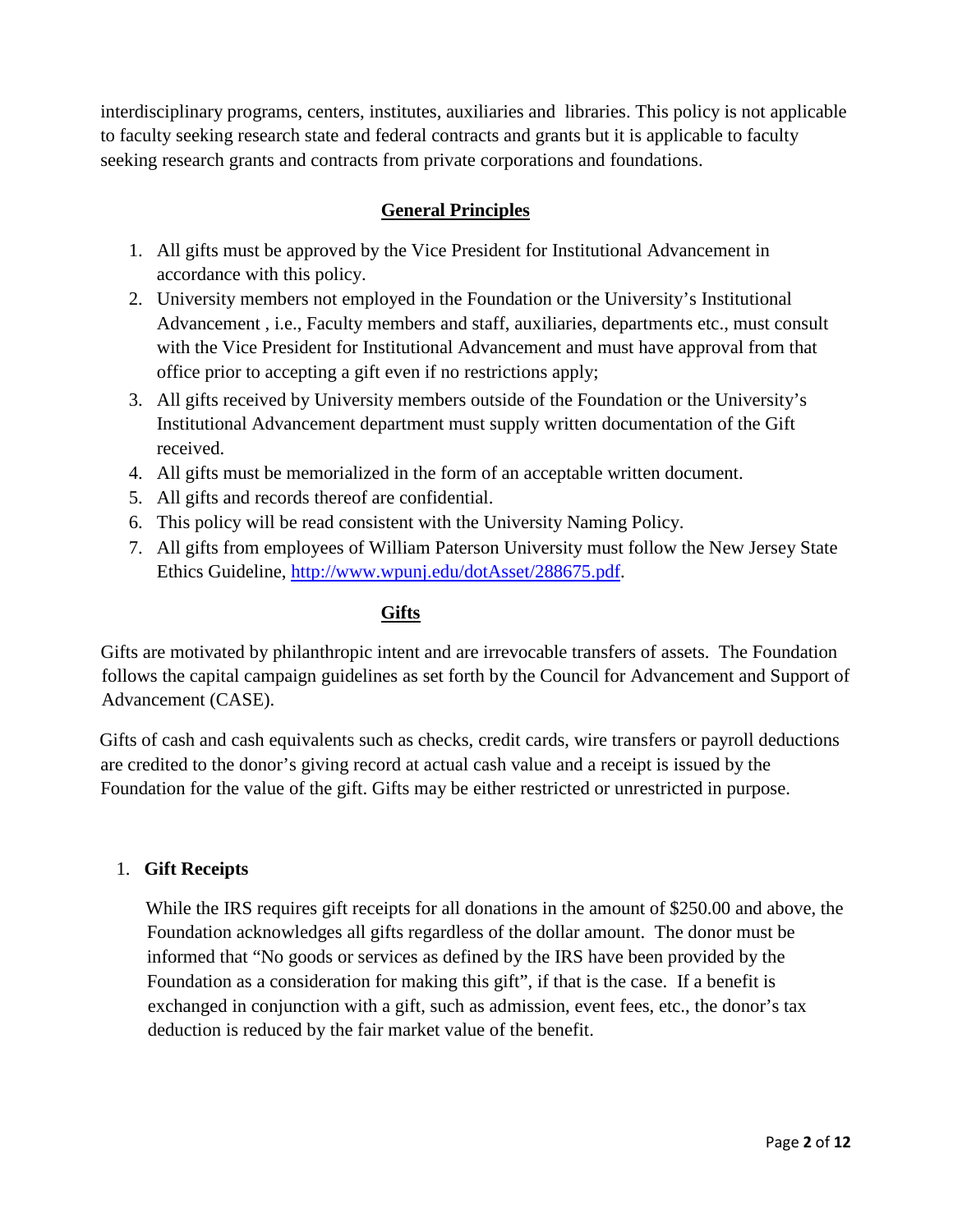## 2. **Cash/Checks**

All checks should be made payable to "William Paterson University Foundation, Inc." and sent to William Paterson University, Hobart Manor, 300 Pompton Road, Wayne, NJ 07470.

### 3. **Credit Card Donations**

 The William Paterson University Foundation accepts Visa, MasterCard, Discover and American Express via its website. Wireless transfers are accepted as well.

## 4. **Gifts of Securities**

 The Foundation accepts marketable stocks, bonds, or other securities traded on national exchanges are acceptable as outright gifts, payments towards pledge commitments and to fund various deferred gifts such as charitable remainder trusts and charitable gift annuities.

 Generally, the Foundation will sell securities as soon as they are received. The charitable deduction and internally recorded value of the gift is based on the average of the high and low selling price for the security on the date the gift is received.

 A receipt is issued to the donor reflecting the internal value of the shares on the date of gift, as well as a description of the securities received. The internal valuation date of gift on a securities transaction depends on the type of delivery used. When securities are electronically transferred (DTC system) from the donor's brokerage account to the brokerage account for the Foundation, the gift date is the date the securities are credited to the Foundation account. If the security is personally delivered, the gift date is the day the stock certificate is physically received by a representative of the university/foundation. If the securities and related documentation are mailed, the gift date is the postmark on the envelope.

 Gifts of mutual fund shares are also acceptable; however, transfers of this type take longer to complete as many mutual funds are not DTC transferable. The date of gift on mutual fund shares will be determined in the same manner as for publicly traded securities.

Gifts of bonds are acceptable as well. They have a closing value each day, therefore, to the internally recorded value of this type of gift is based on the average of the closing value the day before and the day of the donation. If the bond did not trade on one or the other of those days, the average of the nearest two days is used.

# 5. **Non-Traditional Investments (Closely Held securities)**

Before a gift of closely-held stock can be accepted, the Foundation will request approval to accept the gift from the Vice President for Institutional Advancement and the Vice President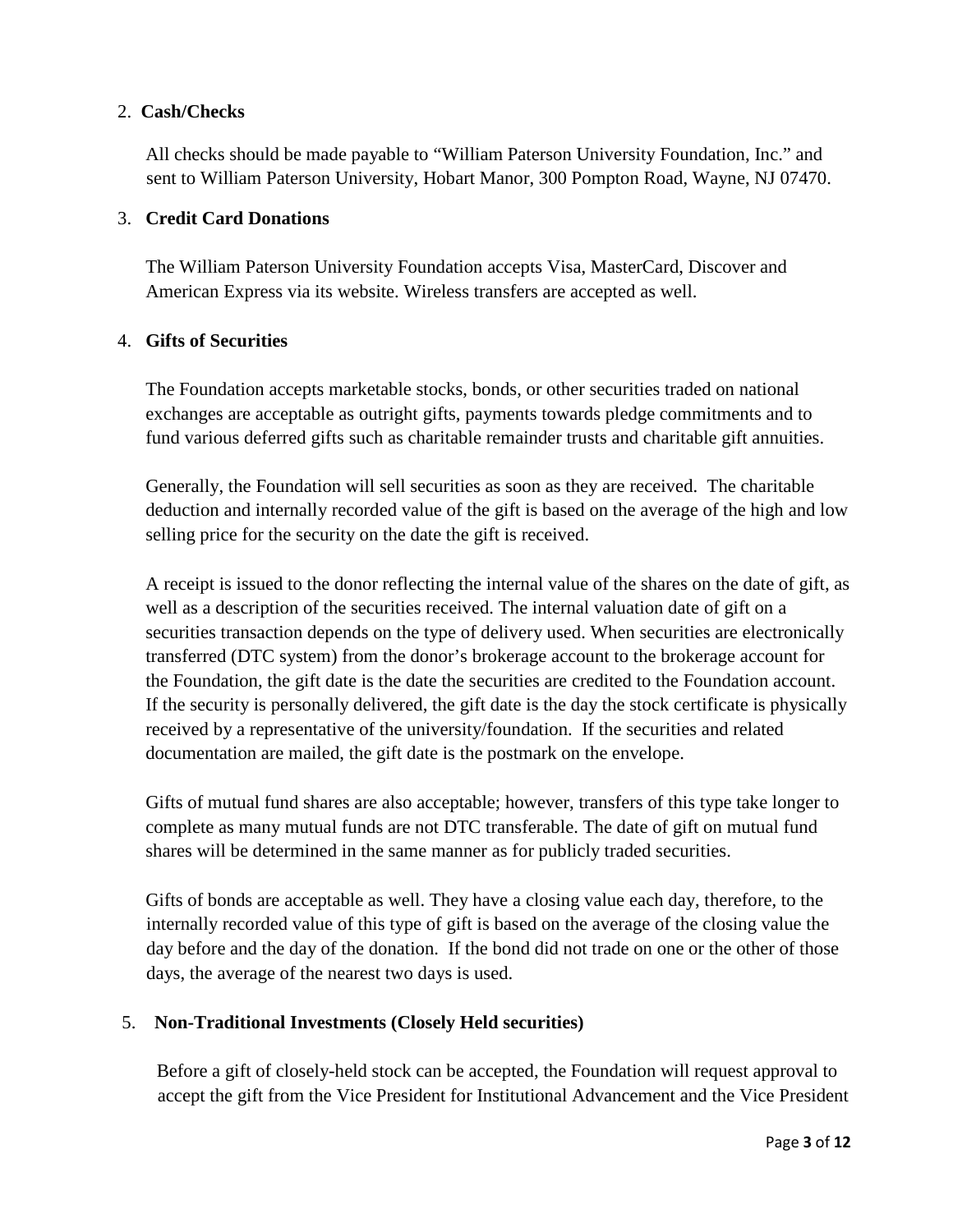for Administration and Finance, in consultation with the Foundations' external auditing firm. Information required for proper review of the gift includes the potential use for the gift, the number of shares, estimated value, the potential to liquidate the shares, and if there are any restrictions as to when the stock can be traded or to whom it may be traded. The date of the gift will be determined based on the type of delivery that is made.

It is the donor's responsibility to have the gift appraised for the appropriate gift value and provide the Foundation with the required IRS form 8283 for signature. The Foundation will return the signed form 8283 to the donor and maintain a copy for the files.

The Foundation will record gifts of private equity investments at fair value as demonstrated by the appraisal. For financial recording purposes, a full reserve will be established until those investments are realized.

# 6. **Real Estate or Personal Property**

 The Foundation can, with the advanced approval of the University's Vice President for Administration and Finance, accept gifts of real estate after a thorough review of the usefulness of the property, marketability, existence of restrictions, encumbrances, carrying costs, and fair market value in relation to costs, environmental assessment, and other factors as required.

 All appraisals of real and personal property contributed to the Foundation shall be made in accordance with IRS Publication 561. Expenses incurred obtaining an appraisal will be the responsibility of the donor unless special circumstances exist that makes it appropriate for the Foundation to share the cost.

 Gifts of real estate must be accompanied by an express understanding that the property may be sold by the Foundation/University at their sole discretion at any time.

# 7. **Matching Gifts**

 A matching gift may be received from a company matching a gift made by an employee, retired employee, etc. Matching gifts are credited to the same account (s) as the original gift unless restricted by the matching company. The donor's giving record is soft credited for the value of the matching gift when received. Potential matching gifts cannot be entered as a part of a pledge the donor makes for future support since those funds are not funds the donor has control of or is irrevocably entitled to receive.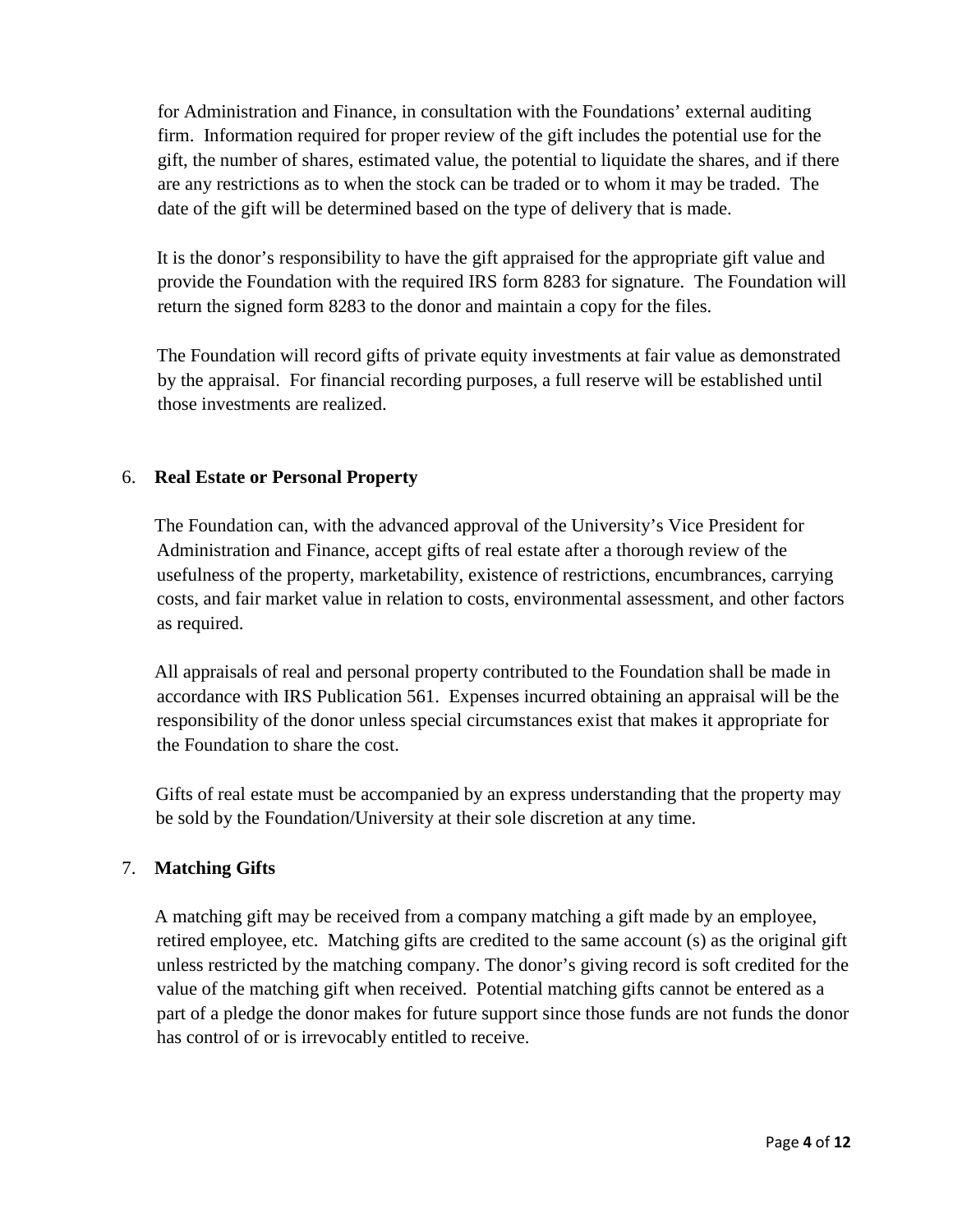### 8. **Donor Advised Funds**

Donor Advised Funds (DAF) are recognized as stand-alone 501 (c)(3) tax-exempt charitable organizations. When a donor makes a donation to one of these entities they receive their income tax deduction for doing so from the DAF. A donor may recommend that a donor advised fund make a payment from funds the donor has given to the DAF. No receipt is issued to the original donor, but the donor's giving record will be soft credited with the value of the gift and it will be noted that the gift was made by the DAF.

# 9. **Tangible/Intangible Personal Property (Gifts in Kind)**

 The Foundation can, with the advanced approval of the University's Vice President of Finance and Administration, accept gifts of tangible personal property including equipment, books, art and antiques, etc. The gift must relate directly to the Foundation's and University's activities and mission. The deduction allowable for these types of gifts depends on how long the donor has owned the property, whether the donor created the property, and if it is related to the charitable purpose of the Foundation and William Paterson University. Whether the gift is related or unrelated to the charitable purpose of the Foundation and William Paterson University can affect the allowable charitable deduction a donor may be permitted to claim under IRS regulations.

 The receipt issued to the donor for a gift of personal property will not show a value for the property. The receipt will describe the property received and the donor's giving record will be hard credited with the estimated fair market value of the item. It is the responsibility of the donor to determine the value of a gift of personal property for his/her tax purposes and should be documented with an appraisal, sales receipt, or other independent documentation for all gifts where the value is \$5,000 or less.

 The IRS requires most gifts-in-kind valued at more than \$500 to be reported on Form 8283, which the donor must provide to the Foundation. For all gifts of personal property in excess of \$5,000 an appraisal of the property may be required under IRS rules if the donor intends to take a tax deduction for the gift. The qualified appraiser should sign Part III of Form 8283 and attach their appraisal. The appraisal must meet IRS requirements regarding the appraiser's qualifications and the methodology used. The cost of the appraisal is the responsibility of the donor. In addition, for internal record keeping purposes, the Foundation requires the completion of the **Gift In Kind** form.

Under no circumstances shall the opinion of an employee of the University or the Foundation be used to establish valuation. (IRS Pub 561: Determining the Value of Donated Property). In those circumstances where the donor is unable or unwilling to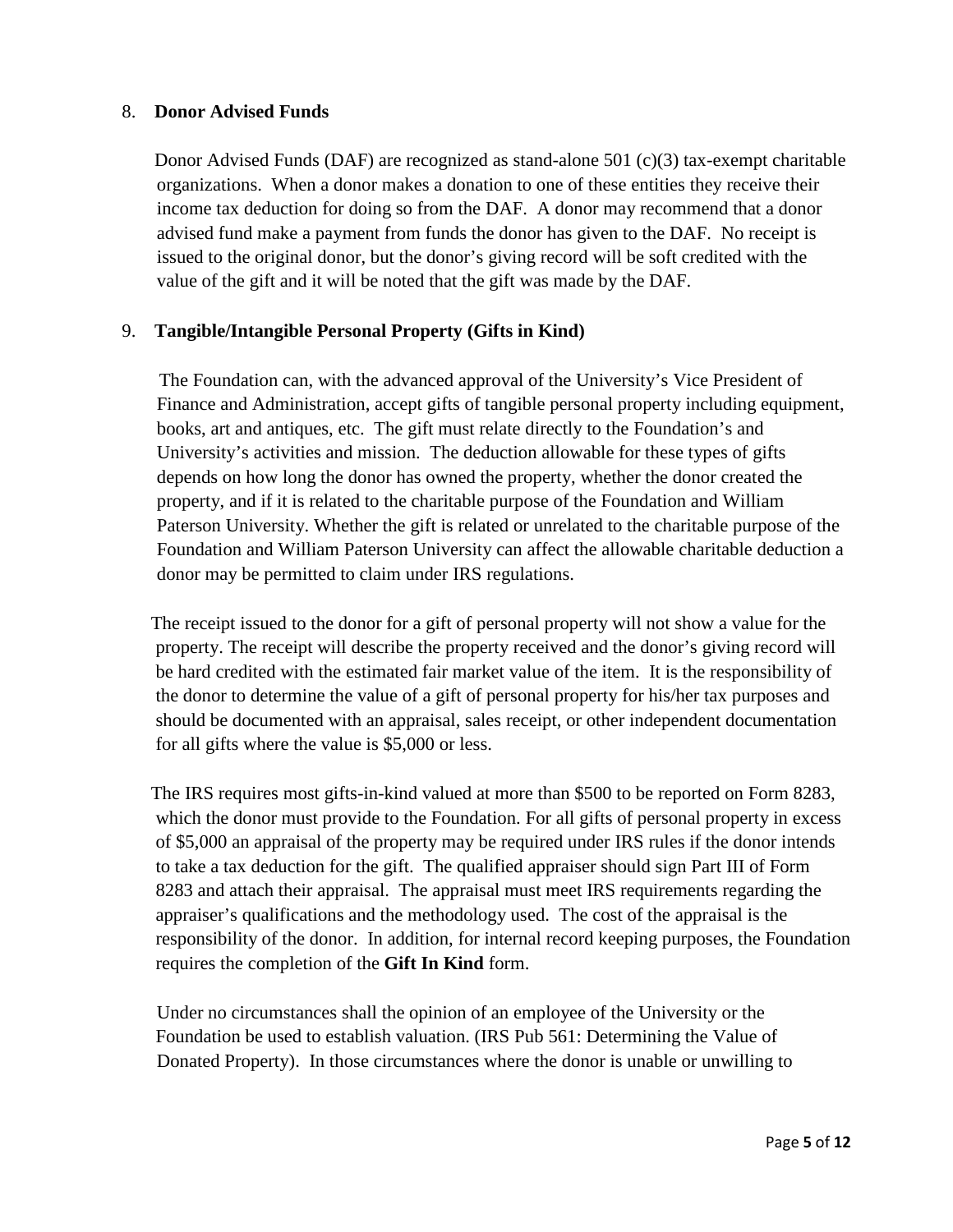supply documentation of valuation, the development officer may submit the best available documentation from a third party source, such as price lists, thrift value, or other evidence of fair market value.

The date of gift for gifts of personal property will be either the date the property's ownership is completely assigned to the Foundation via a deed of gift, even if physical possession will take place at a later date, or when a representative of the Foundation takes possession of the property.

 Gifts of this nature that are disposed of within the time required by the IRS in relation to the gift date must be reported to the IRS on form 8282 by the Foundation.

 Gifts of real property must be accompanied by a signed gift agreement that includes an express understanding that the property may be sold by the Foundation/University at their sole discretion at any time.

# 10. **Gifts-in-kind of services**

 Gifts-in-kind of services include, but are not limited to, printing of materials, appraisals, and design work, for example. These services provide valuable support; however, the contribution of services, no matter how valuable, is not tax deductible according to the IRS. Therefore, the Foundation will not issue receipts for gifts of service.

#### 11. **Gifts with Benefits - Fundraising Events**

Fundraising events present an opportunity to secure philanthropic funds. All fundraising activity including events, sponsorships and raffles, must be approved by the Vice President for Advancement prior to the planning and execution of the event. All fundraising events must be coordinated with the Foundation.

Individuals/groups attend fundraiser events where a fee has been paid to attend, (i.e. golf tournament, gala). The event's organizers are required to determine the quid pro quo value (the fair market value of the dinner, green fees, etc.) and the donative value, (the amount above the fair market value of the good or service a donor receives in return for his/her payment). Both values must be put in writing for the event attendees.

A quid pro quo exists when a donor receives goods or services in return for gifts. This information is communicated to the donor through the Foundation's tax receipt which states the fair market value for any goods or services, other than of an insubstantial amount, the donor may have received as a result of a gift. Quid pro quo values for reoccurring fund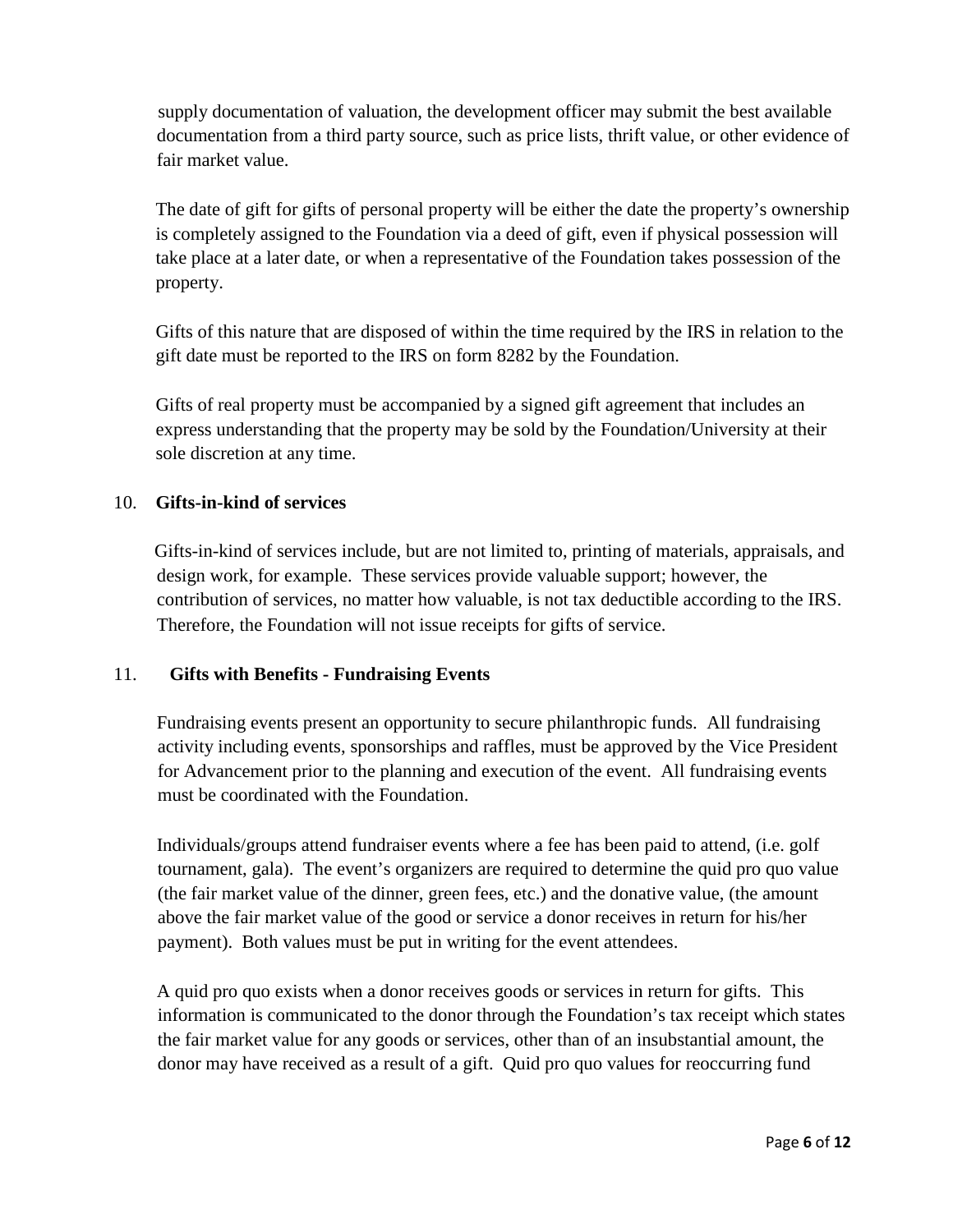raising events are reviewed and updated annually. Quid pro quo requirements apply to all gifts, sponsorships, events, and solicitations.

# **Sponsorships**

Corporations and individuals often give money to sponsor activities, events or projects and in return receive recognition online or at the event. In most cases, the money that these entities give counts as gifts and do not constitute advertising. Sponsorships that can also be recorded as gifts should not extend beyond the following benefits for the sponsoring entity:

- Sponsor's location, telephone number and internet address include in recognition, program or display ad
- Value-neutral description of sponsor's products or services, and
- Sponsor's brand/trade name or product/service listings.
- Logos or slogans that are an established part of the sponsor's identity
- Display or distribution (free or at cost) of the sponsor's product at the sponsored event.

Sponsors may not, however, receive the following recognition:

- Qualitative or comparative language
- Price information or other indicators of savings or value
- Endorsement or inducement to purchase, sell, or use the sponsor's service, facility, or product
- Advertising messages

Raffle ticket purchases are not gifts under IRS regulations and no credit or gift receipt is issued.

When a donation results in a donor being entered into a game of chance, any donation is nullified.

# 12. **Pledges**

Pledges are commitments to give a specific dollar amount according to a fixed time schedule.

 Pledge commitments must be written, signed by the donors, and include the amount of the pledge, the pledge period, the date of the first payment, and the frequency of payments. In addition, the written pledge must contain a statement of the gifts' designation, purpose and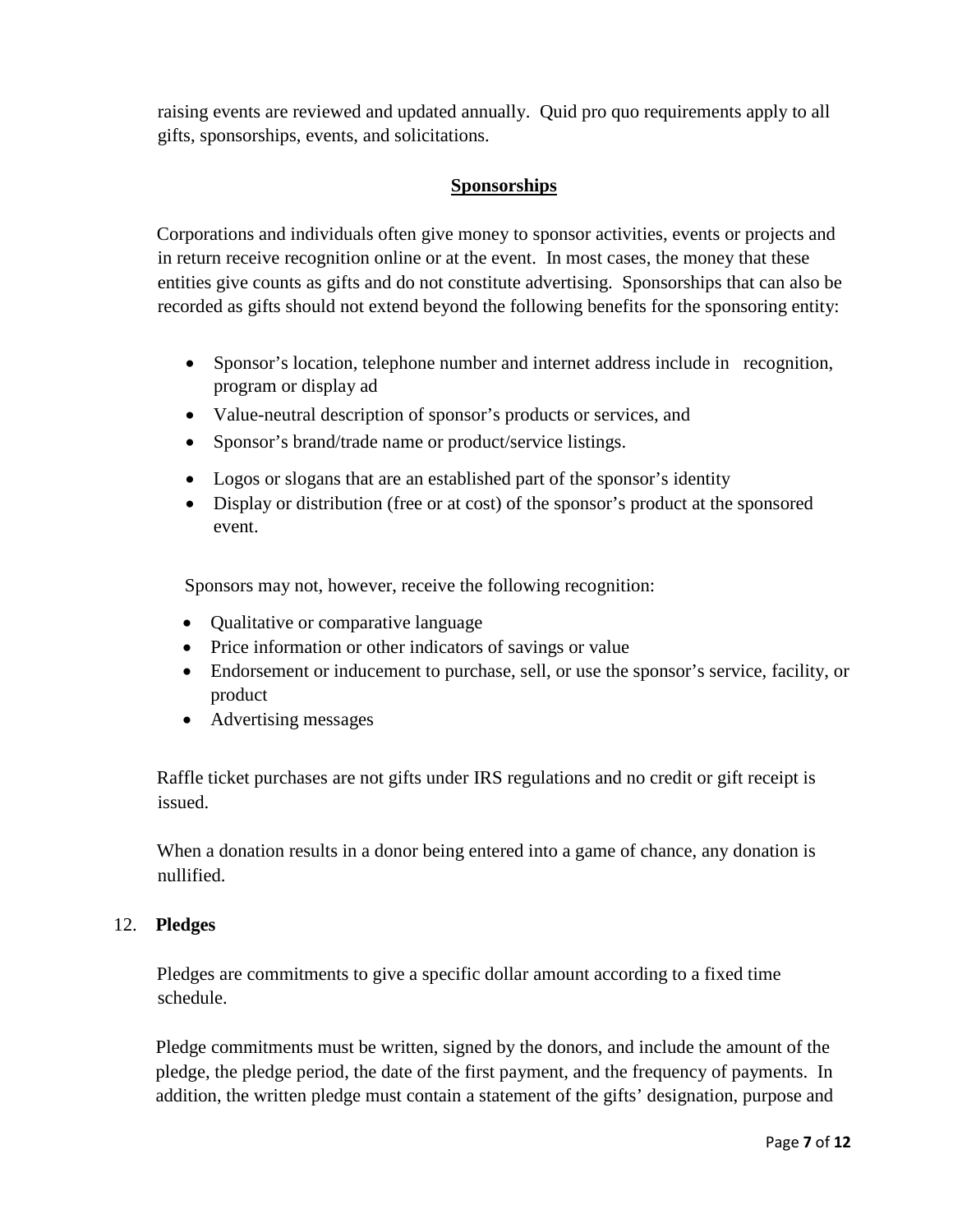any restrictions. Every effort should be made to keep the pledge payment period to five years or less.

 A donor's pledge payment cannot be paid with a closely held stock gift (until liquidated), a payment by a third party, such as a donor advised fund, or a matching gift.

 The acknowledgement associated with the pledge shall be removed by the Foundation if for any reason the pledge is not completed within the agreed upon payment schedule or if a new payment schedule is not determined.

Anticipated matching gifts will not be included in pledge amounts, (per CASE standards).

Conditional pledges are a promise contingent upon an event occurring, goal being attained, or another specific requirement being met before a contribution will be made. Conditional pledges are not counted in fundraising totals until the condition is fulfilled.

 All pledge agreements must contain the following language, "As with all contracts, the Foundation will honor and abide by its enduring responsibilities and Donor or their legal representatives, including their estates, shall honor and abide by these enduring contractual responsibilities as set forth in this gift agreement."

 The Foundation annually reviews pledges in accordance with Council for Advancement and Support of Education (CASE) standards.

# 13. **Deferred gifts**

The Foundation retains the right to accept or decline any gift made through a will and/or trust.

 Deferred gifts will benefit the Foundation at some point in the future. Generally, these gifts are either revocable (can be changed by the donor at any time) or irrevocable (cannot be changed by the donor once the gift is made).

 Types of deferred gifts include: simple bequests, charitable gift annuities, charitable remainder trusts, charitable lead trusts, life insurance, retained life estates, or naming the Foundation as the beneficiary of a retirement plan.

# **Revocable Bequests:**

A revocable bequest may be accepted and recorded by the Foundation at its full value only when it is verified in writing that the donor is at least 60 years old. The Foundation may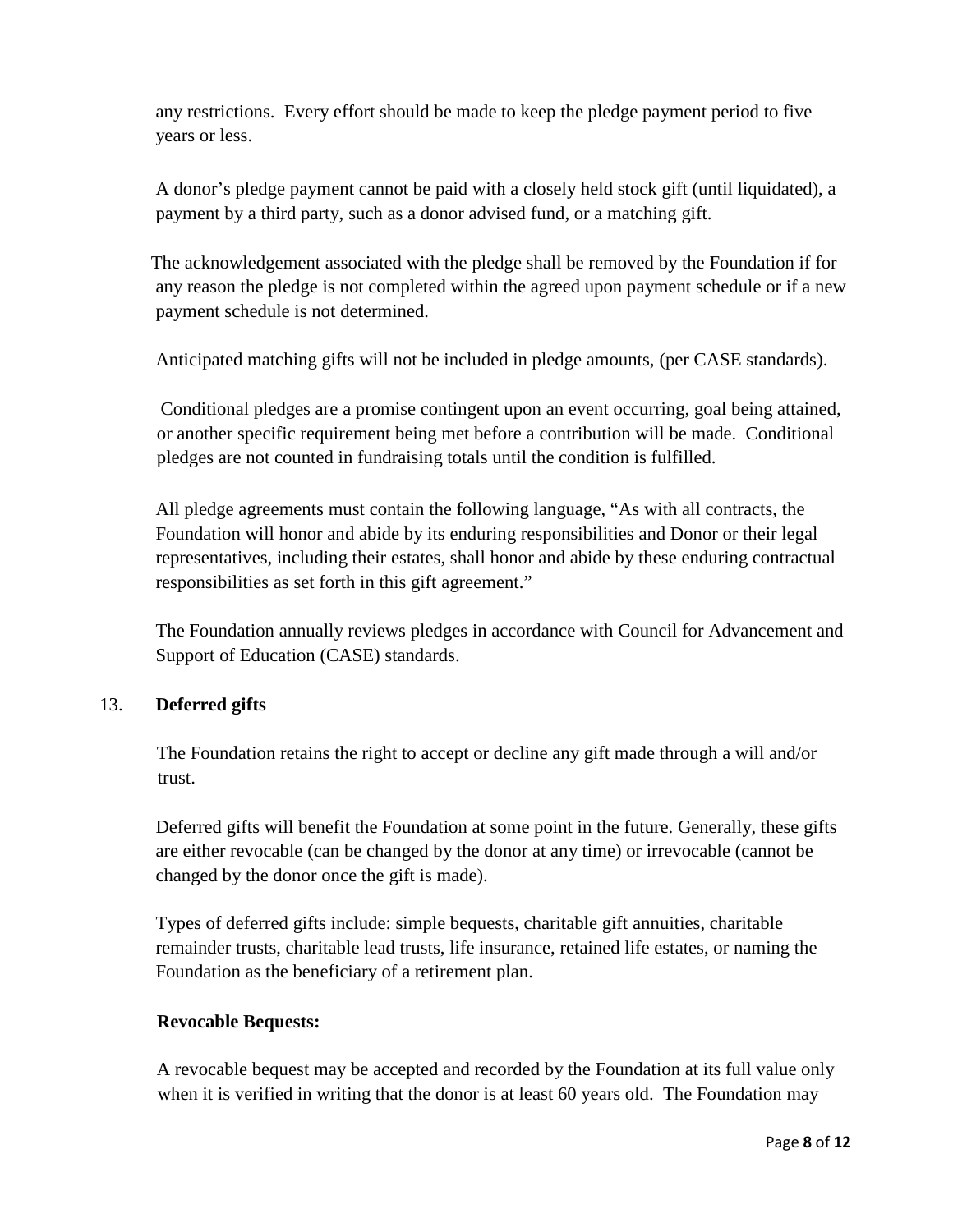accept revocable bequests from donors age 55-59; however, these bequest intentions will be recorded at a discounted present value.

Bequests of any amount may be accepted as a contribution to an existing fund so long as the terms and conditions of the existing fund so permit.

Unrestricted bequests, where possible, should be encouraged. Restricted bequests should be encouraged in only the broadest applicable terms since the needs and circumstances of the Foundation will change over time. A bequest may be for a specific amount, for a percentage of estate, specific securities or specific articles of tangible personal property.

While a bequest intention is revocable, it does represent a new commitment by the donor and, therefore, much like a pledge, the donor will receive hard credit as a Bequest Expectancy (Pledge) at its face value and the Foundation will record an individual's known bequest intention as a pledge commitment prior to his/her death for donor stewardship and planning purposes. These intentions are not recorded by the Finance Division of the University until the bequest becomes realized or unless it is legally documented as irrevocable.

## **Irrevocable Bequests:**

A bequest may be accepted and recorded at its full value only when it is verified in writing that the donor is at least 60 years old.

The Foundation may accept irrevocable bequests from donors age 55-59; however, these bequest intentions will be recorded at a discounted present value.

A portion of a naming gift may be in the form of an irrevocable trust or contractual bequest. The Board of Trustees reserves the right to remove names from facilities when the gift remains unpaid beyond an agreed-upon limit or under terms and conditions consistent with Foundation or University policy.

#### 14. **Charitable Gift Annuities**

 A charitable gift annuity (CGA) is a contract between the donor and the Foundation whereby the donor transfers assets in exchange for guaranteed fixed payments to one or two beneficiaries for the remainder of their lives. The donor specifies how the remainder of the annuity will be used by the Foundation after the passing of the last beneficiary.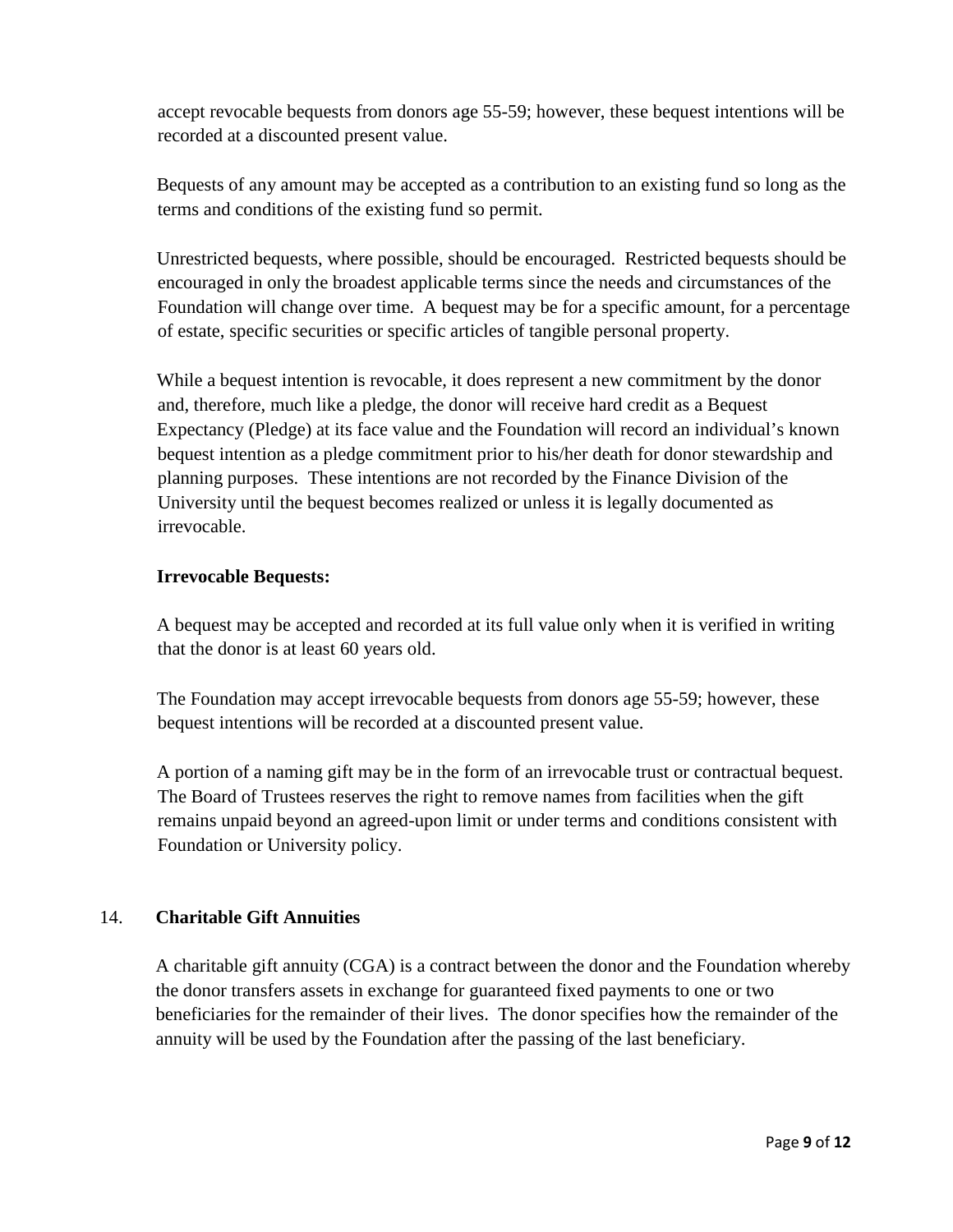The minimum gift necessary to fund a gift annuity is \$10,000 and at least one of the beneficiaries must be 50 years of age when payments begin and a maximum of two lives can be covered.

## 15**. Charitable Remainder Trust (CRT)**

 A charitable remainder trust (CRT) is established when a donor irrevocably transfers assets to a trustee who invests the assets to pay income to the donor or others chosen by the donor for their lives or for a term of years. At the conclusion of the CRT, the remaining assets are distributed to the Foundation pursuant to the directions the donor has made. There are two types of charitable remainder trusts: the charitable remainder annuity trust (CRAT) where payments are fixed and never change and the charitable remainder unitrust (CRUT) where the payments are based on the annual valuation of trust assets. Acceptance of the CRT by the Foundation is made only after approval by the Vice President for Institutional Advancement and the University's Vice President for Administration and Finance, in consultation with the Foundations' external auditing and the University's legal counsel.

 When the Foundation will act as trustee of the CRT, a maximum of two beneficiaries is allowed unless it is a term of years trust. The rates offered on CRT's are based on the projected life expectancies of the beneficiaries.

 Assets that can be used to establish a CRT depend on the type of trust being established. Charitable remainder annuity trusts (CRAT) can be funded with cash or securities only. The charitable remainder unitrust (CRUT) can be funded with cash, securities, insurance, real property, or retirement plan assets. Personal property cannot be used to fund either type of CRT at the Foundation.

### 16. **Charitable Lead Trust**

 The Foundation accepts charitable lead trusts (CLT). CLT's provide an income stream for a specific period of time to the Foundation, which receives the income from the trust and applies it according to the wishes of the donor. At the termination of the trust, the remaining principal reverts to the donor or to other beneficiaries the donor designates. The Foundation will not serve as the trustee of these types of trusts.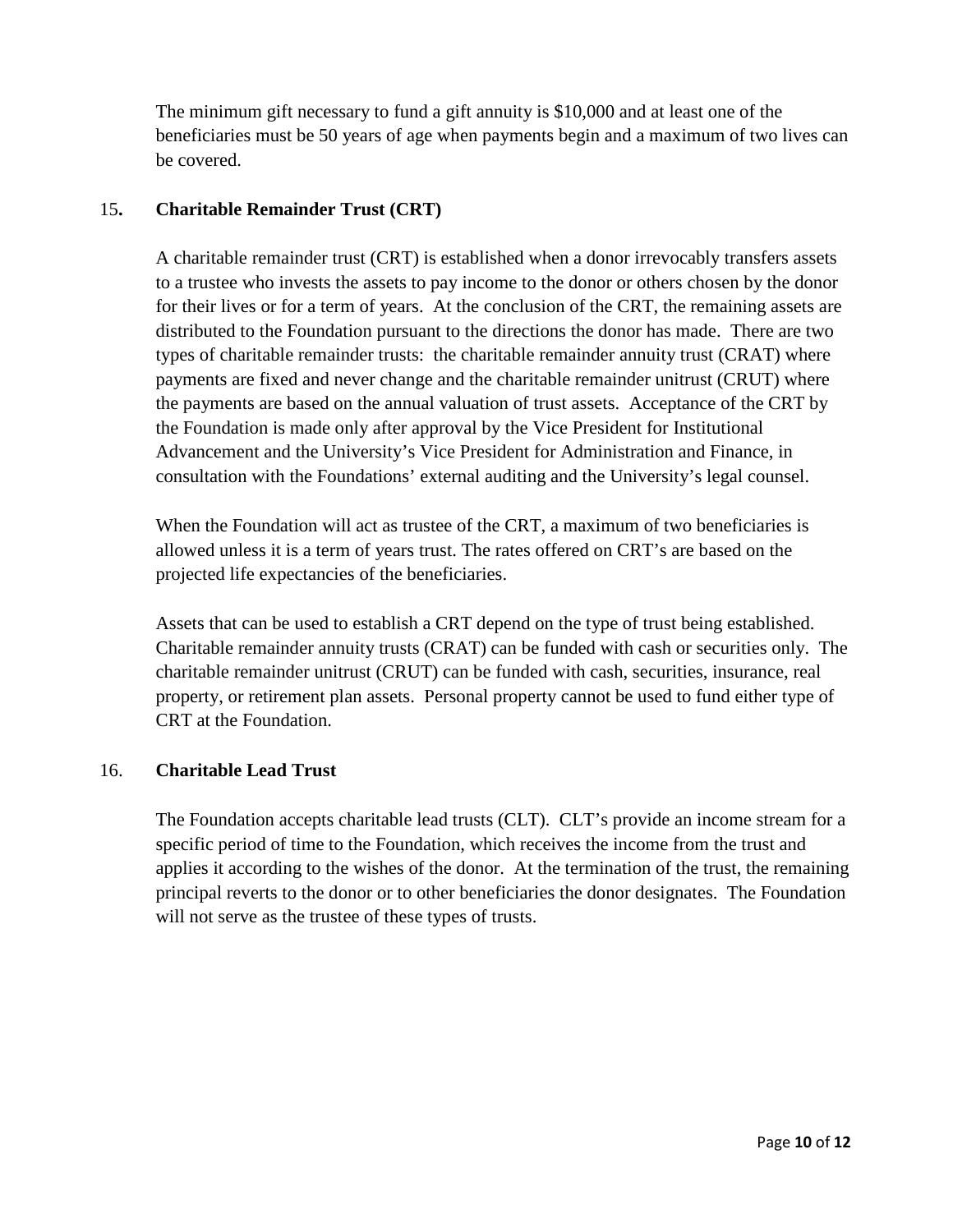### 17. **Life Insurance**

 Gifts of life insurance may name the Foundation as beneficiary of the policy or as both the beneficiary and owner of the policy. No receipt will be issued to the donor unless the Foundation is named as both the owner and the beneficiary of the policy.

 The receipt for a life insurance policy that is fully paid that names the Foundation as both owner and beneficiary will reflect the value provided by the insurance company on IRS Form 712.

Term life insurance policies will not be accepted.

## 18. **Retirement Plan**

 The Foundation may be named as the beneficiary of retirement plan assets such as IRA's,  $401(K)$  plans and other retirement plans. Currently, no charitable deduction is available to the donor when he/she makes this designation. A receipt will be issued to the donor or their estate when the proceeds are received by the Foundation.

## 19. **Retained Life Estate**

 In a retained life estate (or remainder interest in a residence or farm) the donor makes an irrevocable gift by deed of their personal residence, vacation home or farm while retaining life use of the property. The donor retains full ownership rights and enjoyment of the real estate until the specified lifetimes or time period has ended; at that point, the Foundation becomes the sole owner of the property. All such agreements must seek prior approval from the University's Vice President of Finance and Administration

#### 20**. Acceptance and Use of Gifts**

 All gifts falling under this policy must be accepted in accordance with the terms and conditions of this policy and any gift accepted in deviation of these requirements shall not create any obligation upon the Foundation or the University.

Donors are encouraged to recognize that over the many years following their gift, the needs, policies, and circumstances of the Foundation can change in unforeseen ways. The Foundation, in consultation with the William Paterson administration, must have the flexibility to fulfill its obligation to make use of the funds in the best interest of the institution and in accordance with the donor intent. Donors are encouraged to avoid detailed limitations and restrictions on their gift, which may limit its usefulness in unforeseen circumstances. In the absence of specific written restrictions to the contrary, any gift or part